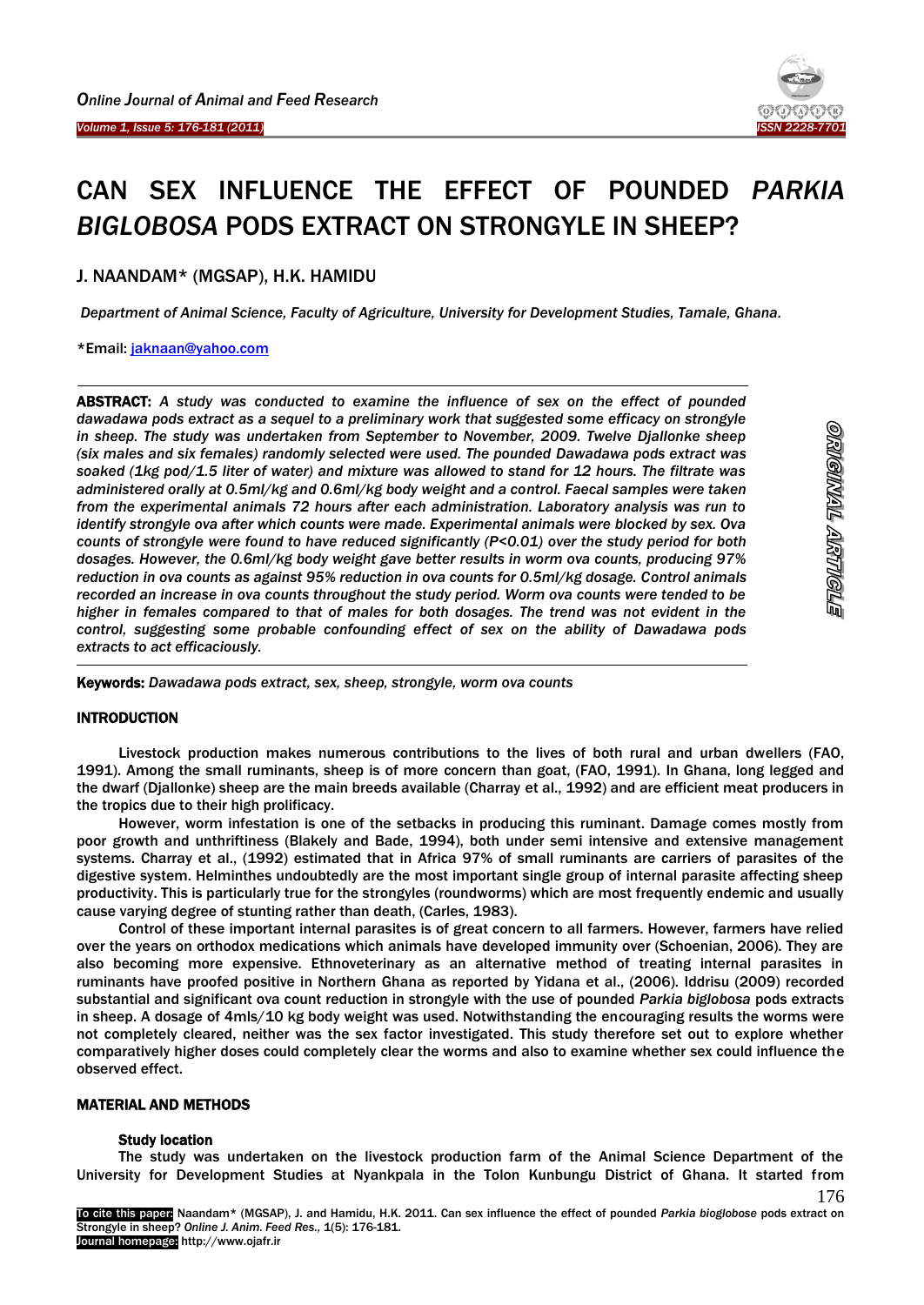November 2008 to January 2009. The study area lies within the Guinea Savanna Zone, characterized by large areas of low grass land interspersed with trees. The area has a single pattern of rainfall which starts from May and ends in October. Nyankpala lies on altitude 183 m, latitude 09°25˝N and longitude 00°58˝W, with a mean annual rainfall of 1043.60 mm and temperature of 28.30°C. Mean annual day time relative humidity is 54%.

### System of management of sheep

The main system of production is semi- intensive where the animals were provided with a well-constructed pen. The flocks were released during the day into the fields around to graze. The sheep were watered and provided with supplementary feed comprising of cassava peels.

## Administration of Dawadawa Pods Extract Solution (DPES)

Treatments of the pods were in three phases;

Treatment one (T1): (0.5ml/kg live weight).

Treatment two (T2): (0.6ml/kg live weight).

Treatment three (T0) (Control): animals under this were not given the DPES. The animals were weighed before the administration of the extract and a base line was also taken to know the worm load of the animals. A syringe was used to draw the required quantity of the extract and the animals were drenched with the appropriate dose and treatment.

# Faecal samples collection

The field data collected from the sheep was faecal samples. This was done by gently restraining the animal and collecting about 3-5 grams of faecal samples directly taken from the rectum through the anus by the fingers covered with gloves. The first baseline faecal samples were collected at the end of the month of September. Animals were then drenched immediately with the preparation from the pounded Dawadawa pods and after 72 hours of administration (i.e. early October) faecal samples were collected for the month of September. The process was repeated at the end of October, but faecal samples collected in early November for the month of October and similarly for November. After the collection of each sample, the gloves were changed or washed to avoid contamination. The samples were then taken to the University's Laboratory in well- cleaned and labeled plastic containers for analysis. All samples were usually taken within the early hours of 6: 00- 8:00 in the morning.

## Storage of samples

In situations where examination was not immediately possible, samples were kept in a refrigerator.

#### Laboratory procedure for the examination of the faecal samples

The floatation technique of New South Wales Department of Agriculture (2000) for worm egg count was used in the identification of ova.

# Floatation method

The modified McMaster procedure specifically used here involved taking three (3) grams of faecal samples and with the aid of the laboratory pestle and mortar; this was well emulsified with 10ml tap water. The emulsion was poured into a labeled test tube and centrifuged for 5 minutes at 3000 rpm. The supernatant was decanted and another fresh tap water was added to wash out debris. A saturated sodium chloride solution made up of 270g of sodium chloride dissolved in one liter tap water was added to sediment and mixed.

The test tubes containing the mixture of sediment and floatation fluid was filled in test tubes up to the top and arranged in the centrifuge and centrifuged for 5 minutes at 3000 rpm to deposit the debris and bring the ova to the surface. A quantity of the supernatant was drawn with a pipette from the surface of the solution to fill a McMaster Counting Chamber and examined using X10 objective lens of microscope and worm ova identified, counted and recorded.

#### Identification of helminthes eggs

Strongyle ova were identified by the morphology (colour, shape and size) of eggs with the aid of a microscope and with a guide from a helminthological chart.

# Interpretation of egg counts

To estimate the total worm egg count in the 1g of faecal sample, the mean worm egg count was determined. The sum total of eggs seen and counted in one chamber of McMaster Counter Chamber was multiplied by a factor of 100. This represented the amount of eggs per gram of faecal samples for the individual animal. This was given as  $X = Y \times 100$  (epg) where X is worm egg count per gram of faecal sample and Y is mean worm egg count of the two chambers of the Mc master slide.

# Data Analysis

Data was analyzed using GenStat (Edition 3) in one way ANOVA.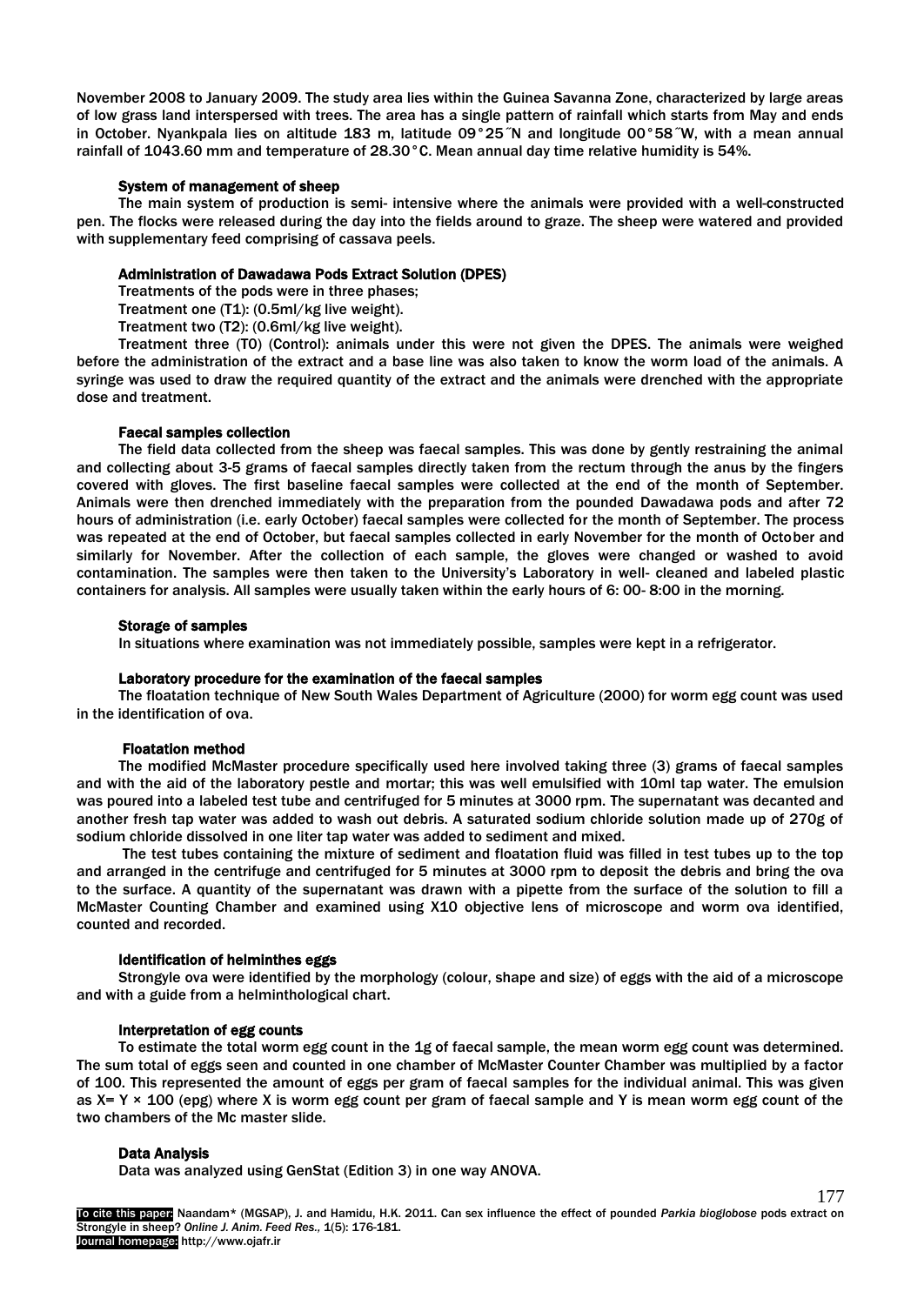## RESULTS AND DISCUSSION

## Mean worm ova count during study period

The base mean worm load of 4533 epg for all experimental animals in September reduced to a low of 2026 epg upon administration of T1 (0.5ml/kg) and T2 (0.6ml/kg) (Table 1). After 4 weeks in October this average worm load shot up to 5425 epg but again come down to 3000epg on drenching. A similar trend was observed for the month of November. The fluctuation in ova counts month after month might be due to the development of resistance or exposure of the animals to open grazing where they could pick up more larvae of the worms, offsetting or eroding any meaningful impact of the DPES. Hunter, (1994) said that worms develop resistance to anthelmintics if they are administered regularly at below recommended doses and that in the tropics development of ingested larvae to adults is arrested until suitable environmental condition occur in the dry season and the onset of rains for hatching of worm eggs. The decrease in worm ova count after each administration confirms findings by Iddrisu (2009) of some degree of efficacy of the DPES.

| Table 1 - Mean monthly worm ova counts for all experimental animals |                     |                        |                |                  |                 |                  |  |  |  |
|---------------------------------------------------------------------|---------------------|------------------------|----------------|------------------|-----------------|------------------|--|--|--|
| <b>Month</b>                                                        | September           |                        | <b>October</b> |                  | <b>November</b> |                  |  |  |  |
| Time of faecal sample collection<br>Mean worm ova count             | <b>Base</b><br>4533 | 72 hours later         | 4 weeks        | 72 hours after   | 8 weeks         | 72 hours after   |  |  |  |
|                                                                     |                     | after 1st adm.<br>2026 | later<br>5425  | 2nd adm.<br>3000 | later<br>4808   | 3rd adm.<br>3317 |  |  |  |
|                                                                     |                     |                        |                |                  |                 |                  |  |  |  |



# ig. 1. Mean worm load as affected by dosage of DPES over time. Worm ova count was noted before animals were drenched and after 72 hours ova counts were again noted for the 3 months.

I

Mean monthly worm ova counts after each administration were significantly different (P<0.01) between the control (T0) on the one hand and treatments T1 and T2 on the other hand but not between T1 and T2 (Fig. 1), suggesting that the presence of tannins in the DPES administered were probably in a quantities high enough to be lethal to the worms. The mean worm ova counts however increased in week four again implying that the action of DPES against strongyle is effective for limited period, and that farmers who adopt this product may probably have to use a shorter routine than four weeks, especially under extensive management system. Mean ova counts for treatment T1 and T2 continued to decline after week four, prompting the need to probe for residual effects of DPES. On the contrary that of the control (T0) continued to rise which was to be expected as animal were on open grazing and subject to picking more ova on the pasture (Fig. 1).

# Influence of sex on effect of DPES on worm ova counts

Mean worm ova counts tended to be higher in females compared to that of males in September and after administration all ova were cleared in males for T1 and T2 but not for females (Table 2), possibly because of the significant variance between female and male ova counts initially.

| Table 2 - Mean Worm Ova Count for the month of September |                  |                                            |       |                      |  |  |  |  |
|----------------------------------------------------------|------------------|--------------------------------------------|-------|----------------------|--|--|--|--|
| Period                                                   | <b>Treatment</b> | <b>Before administration</b><br><b>Sex</b> |       | After administration |  |  |  |  |
| September                                                | Τ1               | Female                                     | 10000 | 600                  |  |  |  |  |
|                                                          |                  | 5400<br><b>Male</b>                        |       | 0                    |  |  |  |  |
|                                                          | T <sub>2</sub>   | Female                                     | 13000 | 810                  |  |  |  |  |
|                                                          |                  | <b>Male</b>                                | 6100  | 0                    |  |  |  |  |
|                                                          | T0               | Female                                     | 14500 | 15500                |  |  |  |  |
|                                                          |                  | <b>Male</b>                                | 5400  | 7400                 |  |  |  |  |

178 To cite this paper: Naandam\* (MGSAP), J. and Hamidu, H.K. 2011. Can sex influence the effect of pounded *Parkia bioglobose* pods extract on Strongyle in sheep? *Online J. Anim. Feed Res.,* 1(5): 176-181. Journal homepage: http://www.ojafr.ir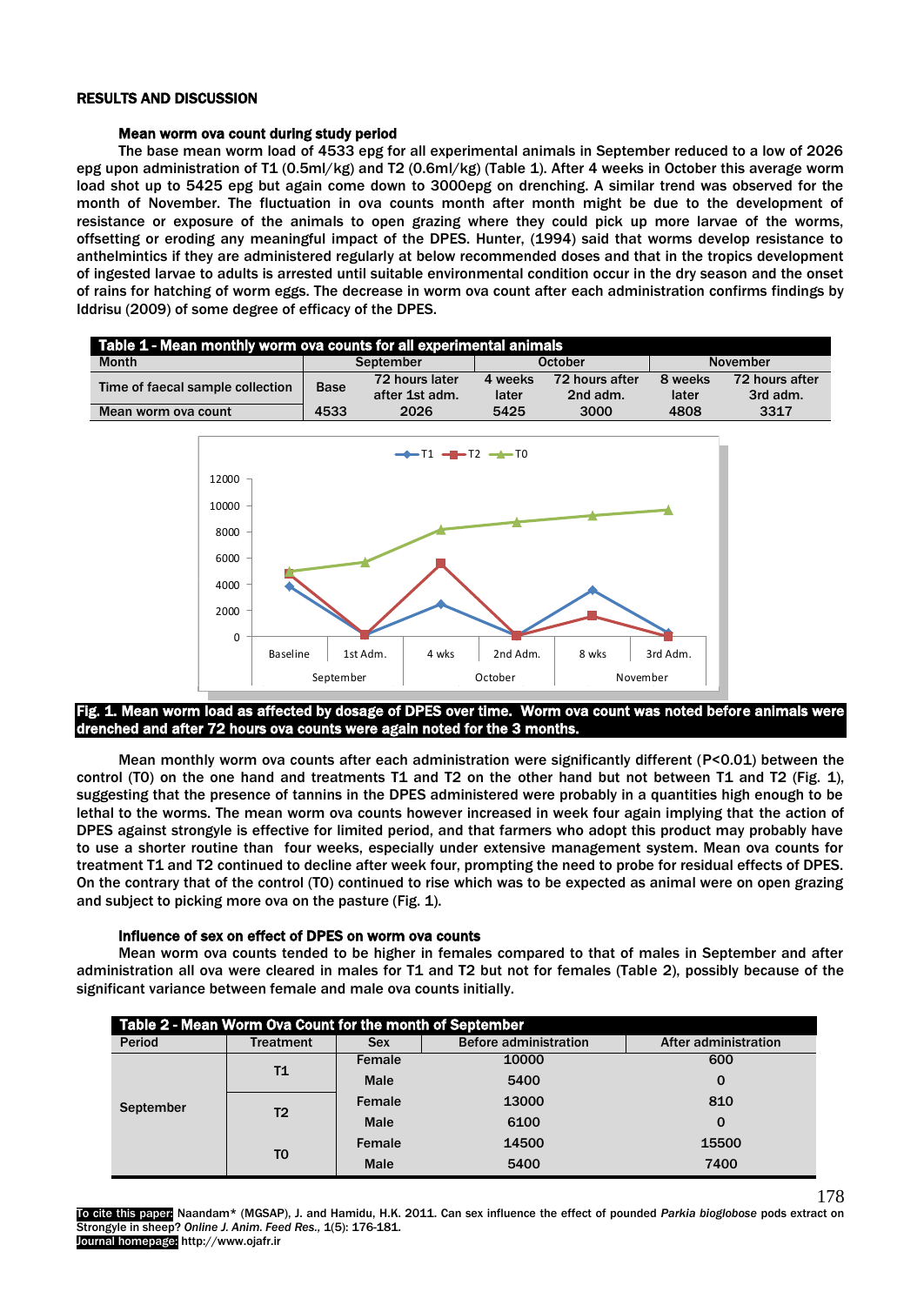





Fig. 3. Mean worm ova counts based on sex of animals after the third administration of DPES

In October, regardless of the variance in mean ova counts between females and males (though those of the males tended to be higher for T1 and T2 before administration) (Fig. 2), all ova were cleared after administration of DPES for both sexes for the two treatments (T1 and T0), except for some traces that were left in the males (Fig. 2). The opposite appeared to have occurred after the third administration of DPES in November, where the females this time round tended to have a higher ova count before treatment and a trace of ova count for T1 only after administration of the DPES (Fig. 3). It thus appears that ova count levels may have a threshold for which the DPES could completely clear worm ova depending upon the sex of the animal.

Treatment one (T1) showed some efficacy (Fig. 2 and 3), but this was not consistent for the females over the study period. Whereas all worm ova were cleared for the males after the third administration in November for T1 and T2 (Fig. 3), this was not the case for the females as some traces were left with the third administration of the lower dose T1 but T2, suggesting that females may probably require a sustained higher dose of T2 to have all their worm ova also cleared by a third administration (Fig. 3).

The higher dose of T2 (6ml/10kg of body weight) over T1 (5ml/10kg of body weight) which was also over and above what Iddrisu (2009) used (i.e. 4ml/10kg body weight) suggests that a consistent use of that dosage in both males and females could be adequate to clear the worm ova in sheep over similar periods and times. It was also noted that the lower dose of T1 (5ml/10 kg of body weight) cleared all worm ova in males by the third administration but not in the females (Fig. 3). Sex and ova count variance interaction before administration appear implicated in the observed differences after treatment and may be attributable to differences in browsing behavior. Max et al., (2003) showed that there is an effect of taniniferous browses meal on faecal egg counts and internal worm burdens with an average of 19%, which are in line with McCorkle's (1999) findings that tannin proved to reduce parasite load in sheep and goats.

Figures in parenthesis indicate an increase rather than a reduction.

It has been suggested that drug resistance could occur once worms can survive a dosage of a drench that would have previously killed them; this could possibly be influenced by sex, too. Outcomes of the second and third drenches of T1 and T2 (except for third T1 drench for the females) (Table 3) fall below Cole's (1986) standards of 500 eggs per gram (epg) being generally considered high enough to require treatment in order to limit pasture contamination and subclinical disease. The second and third T2 drenches thus seem satisfactory for both sexes. However this has to be trodden with caution as Campbell-Platt (1980) has reported that Dawadawa pods contain as much as 27-44% tannins which interact with some sensitive receptors in sheep.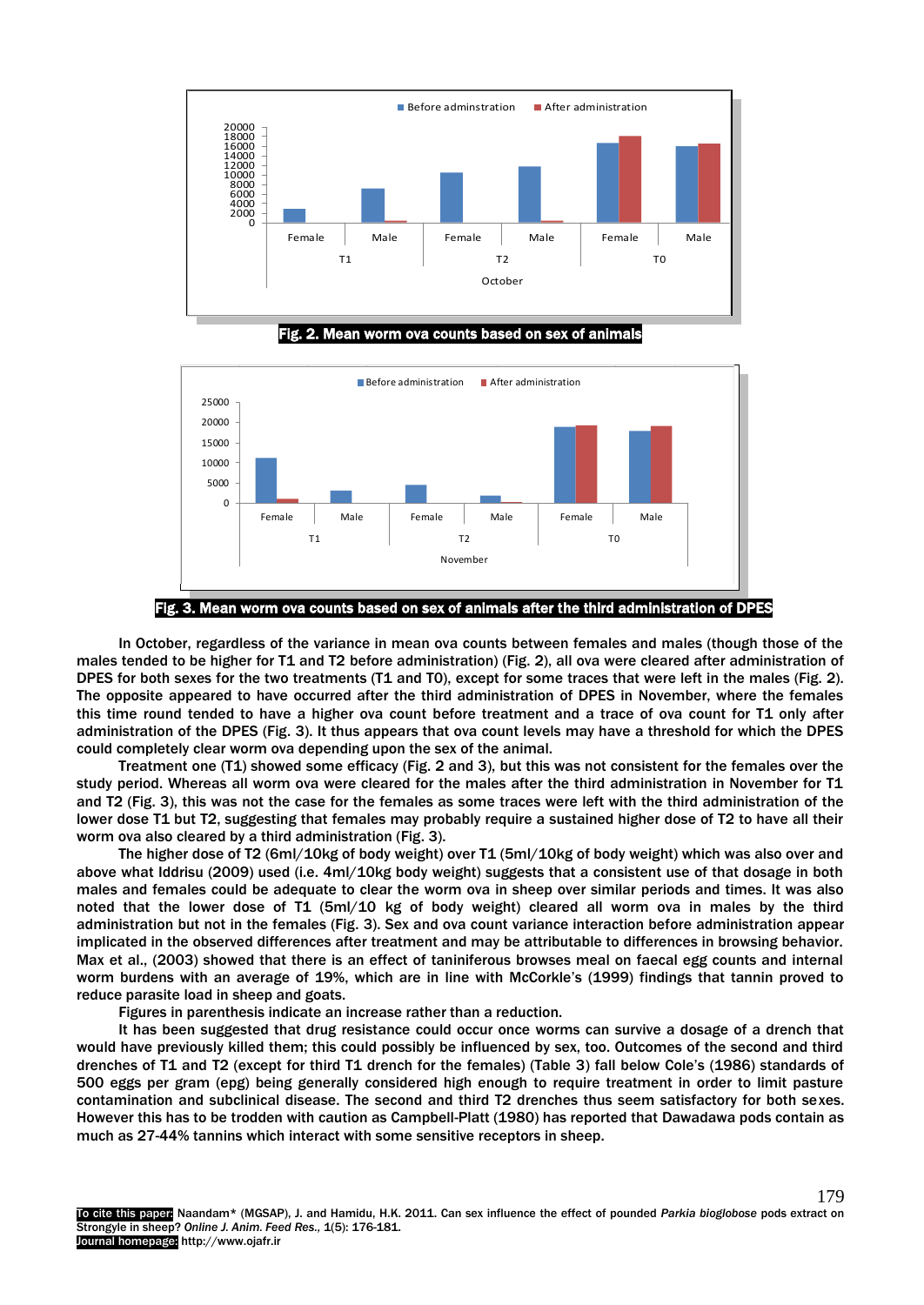| Table 3 - Percentage reduction in ova count during study period |                  |             |                                                |                                           |                                |  |  |
|-----------------------------------------------------------------|------------------|-------------|------------------------------------------------|-------------------------------------------|--------------------------------|--|--|
| <b>Periods</b>                                                  | <b>Treatment</b> | <b>Sex</b>  | <b>Before</b><br>administration<br>(Base line) | After administration<br>(at end of study) | Percentage<br><b>Reduction</b> |  |  |
| September                                                       | T <sub>1</sub>   | Female      | 10000                                          | 600                                       |                                |  |  |
|                                                                 |                  | <b>Male</b> | 5400                                           | $\mathbf 0$                               | 100                            |  |  |
|                                                                 | T <sub>2</sub>   | Female      | 13000                                          | 810                                       | 93                             |  |  |
|                                                                 |                  | <b>Male</b> | 6100                                           | $\mathbf 0$                               | 100                            |  |  |
|                                                                 | T <sub>0</sub>   | Female      | 14500                                          | 1500                                      | 90                             |  |  |
|                                                                 |                  | <b>Male</b> | 5400                                           | 7400                                      | (37)                           |  |  |
| <b>October</b>                                                  | T <sub>1</sub>   | Female      | 2900                                           | $\mathbf 0$                               | 100                            |  |  |
|                                                                 |                  | <b>Male</b> | 7100                                           | 400                                       | 94                             |  |  |
|                                                                 | T <sub>2</sub>   | Female      | 10600                                          | $\mathbf 0$                               | 100                            |  |  |
|                                                                 |                  | <b>Male</b> | 11700                                          | 500                                       | 96                             |  |  |
|                                                                 | T <sub>0</sub>   | Female      | 16700                                          | 18100                                     | (8)                            |  |  |
|                                                                 |                  | <b>Male</b> | 16100                                          | 17000                                     | (6)                            |  |  |
| <b>November</b>                                                 |                  | Female      | 11300                                          | 1100                                      | 90                             |  |  |
|                                                                 | T <sub>1</sub>   | <b>Male</b> | 3100                                           | $\mathbf 0$                               | 100                            |  |  |
|                                                                 | T <sub>2</sub>   | Female      | 4500                                           | $\Omega$                                  | 100                            |  |  |
|                                                                 |                  | <b>Male</b> | 1800                                           | 100                                       | 94                             |  |  |
|                                                                 | T <sub>0</sub>   | Female      | 19000                                          | 19200                                     | (1)                            |  |  |
|                                                                 |                  | <b>Male</b> | 18100                                          | 19200                                     | (6)                            |  |  |

## **CONCLUSION**

The dosage of 6ml/10kg body weight proved consistently effective against strongyle in both sexes of sheep within a suggested interval of four weeks for subsequent drenches. The effectiveness was noticeable in a relatively shorter period, after 4 weeks for males but longer for females, after 8 weeks.

## RECOMMENDATION

A minimum of 4 weeks is suggested for subsequent drenches. Females may therefore be given this higher dose of 6ml/10kg body weight while worm ova count in the males can be contained with the 5ml/10kg body weight.

#### **REFERENCES**

- Blakely J and Bade DH (1994). The science of animal husbandry. Prentice Hall career and technology. Upper Sadak River, New Jersey.
- Campbell-platt G (1980). Africa Locust Bean (Parkia Species) and Its West Africa Fermented Food Product, Dawadawa. Ecology of Food and Nutrition, 9: 123-132.
- Carles AB (1983). Sheep production in the tropics. Published by ELBS. Oxford University press Walton street UK. Page 147.
- Charray J, Humbert JM and Levif J (1992). Manual of sheep production in the humid tropic of Africa C.A.B. International pp7, 40 and 148.
- Cole VG (1986). Animal Health in Australia volume 8, Helminth parasites of sheep and cattle. Australian Agricultural Health and Quarantine Service, Department of primary industries, AGPS, Canberra. technology. Upper Sadak River, New Jersey.
- FAO (1991). Production yearbook volume 444, food and agricultural organization Rome, Pp. 50–325.
- Hunter A (1994). Animal health volume 2, specific diseases, Macmillan education Ltd, London. Page 7, 40, 143–148.
- Iddrisu R (2009). Efficacy of *Parkia biglobosa* (Dawadawa) pods as a dewormer in sheep. B.sc (Agricultural Technology) Dissertation, UDS Nyankpala.
- Max RA, Buttery PJ, Wakelin D, Kimambo AE, Kassuku AA and Mtenga LA (2003). The potential of controlling gastrointestinal parasitic infections in tropical small ruminants using plants high in tannins or extracts